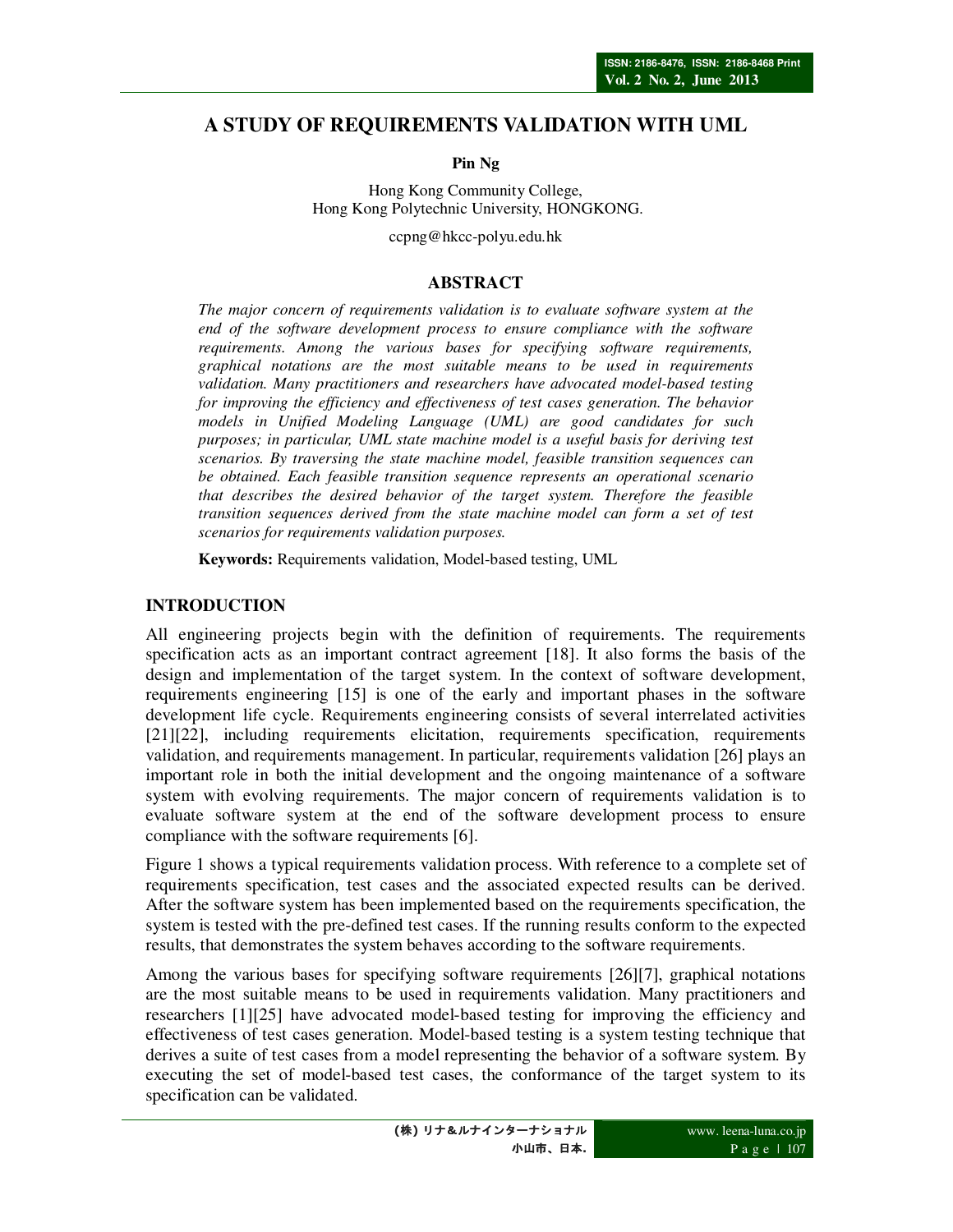

Figure 1. Requirements validation process

### **CURRENT PRACTICES IN REQUIREMENTS VALIDATION**

Verification and validation are two closely related concepts in the field of software testing. Verification answers the question: "Are we building the product right?" whereas validation answers the question: "Are we building the right product?" The ultimate goal of verification and validation is to establish confidence that the software system is 'fit for purpose' [23]. In practice, the verification and validation of a typical software development project involve four stages of testing: unit, integration, system, and acceptance level testing. The four stages of testing are depicted in form of a V-model [13] as shown in Figure 2. Our research work focuses on requirements validation, which is about evaluating software system at the end of the software development process to ensure compliance with the software requirements [6].



Figure 2. The V-model

In relation to the current practices in requirements validation [26] [7], there are some commonly used bases with which the requirements are specified and the validation test cases are derived.

 *Natural language*: Natural language is often used in documenting software requirements because of flexibility and ease of understanding. However, natural language may introduce ambiguity because different stakeholders may have different interpretations of the statements written in natural language.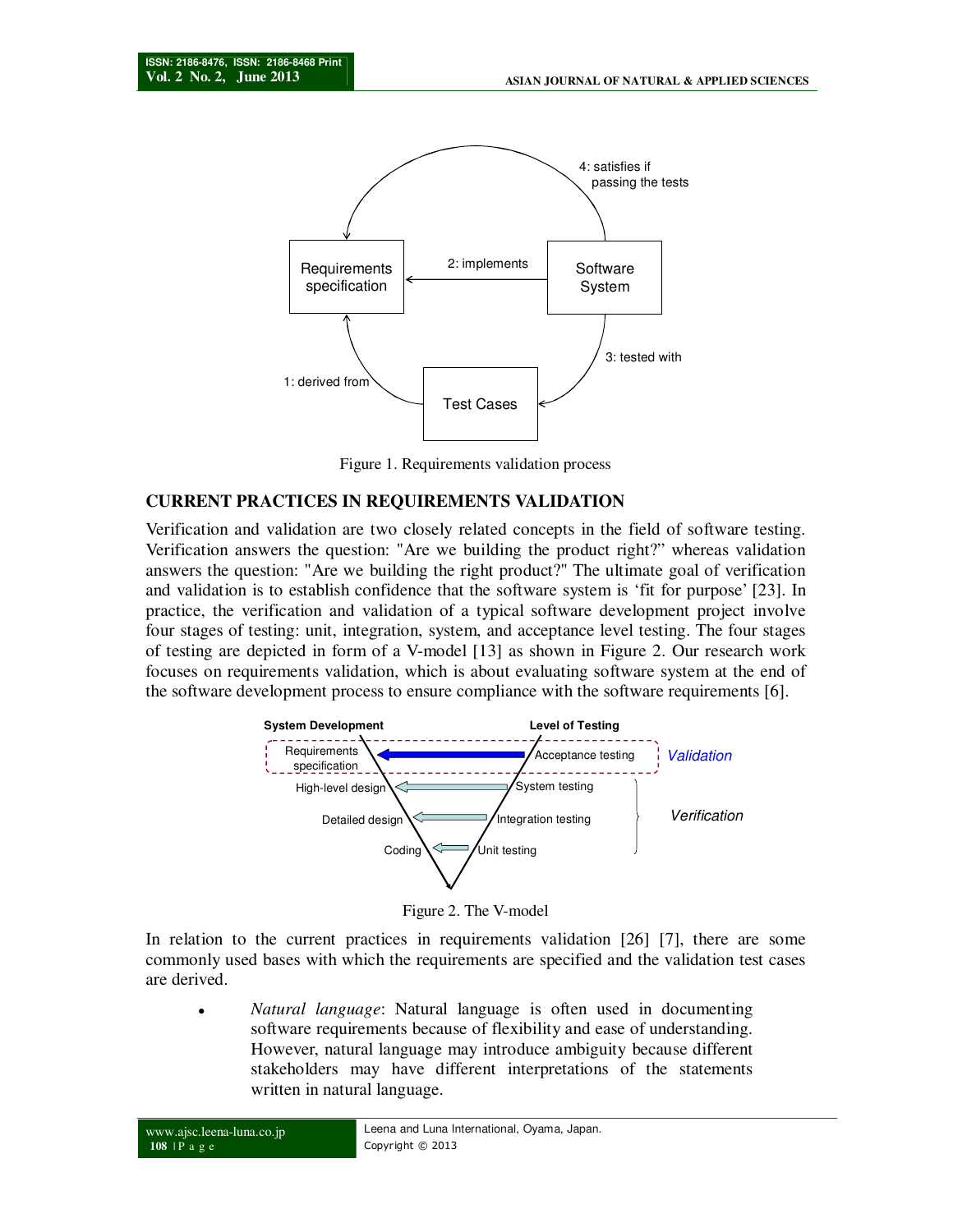- *Design description languages*: This approach uses a language style similar to a programming language but with more abstract features to specify the requirements [23]. One advantage of using a design description language for requirements specification is that the specification can be transformed directly to some programming languages. However, not all stakeholders are familiar with the specific design description language so that there may exist some communication problems.
- *Graphical notations*: A graphical language, supplemented by text annotations, can be used to define the software requirements for the system [23]. Some common examples are: Entity-Relationship Diagram (ERD), Data Flow Diagram (DFD), and Unified Modeling Language (UML). The latest version of UML comprises 13 types of diagrams [20]. The UML diagrams have been widely accepted in the software development industry [11] for visualizing the requirements for the ease of communicating requirements among stakeholders.
- *Mathematical specification languages*: These specifications are derived based on mathematical expressions, such as the Z notation [24]. The specifications are very precise and concise. Validation of the requirements can be achieved through mathematical proofing mechanisms. However, a major obstacle for adopting mathematical expressions is that it is difficult for the common users to fully understand the mathematical specifications of the software requirements.

Among these bases for specifying software requirements, graphical notations are the most suitable means to be used in requirements validation and that is why model-based testing becomes a popular validation technique in the communities of software testing practitioners and researchers [13]. Model-based testing [1] is a system testing technique that derives a suite of test cases from a model representing the behavior of a software system. By executing the set of model-based test cases, the conformance of the target system to its specification can be validated. The typical activities involved in model-based testing [25] are listed as follows:

- (1) *System modeling*: This step involves the modeling of the software requirements by using some system models.
- (2) *Selecting Test Suite*: Based on the system models, test cases can be derived. Test coverage criteria are used for the guiding the selection of a suite of test cases and determining the adequacy of the test suite.
- (3) *Executing Test Suite*: The implemented target system is executed with the selected test cases.
- (4) *Test Review*: The running results of executing the target system with the test cases are checked with the expected results. If the running results match with the expected results, it implies the behavior of the target system conforms to the requirements. Otherwise, that implies there are some faults in the implementation of the target system. Debugging activities will be carried out if faults are found. The test cases and the corresponding system model will be useful means for locating the sources of faults.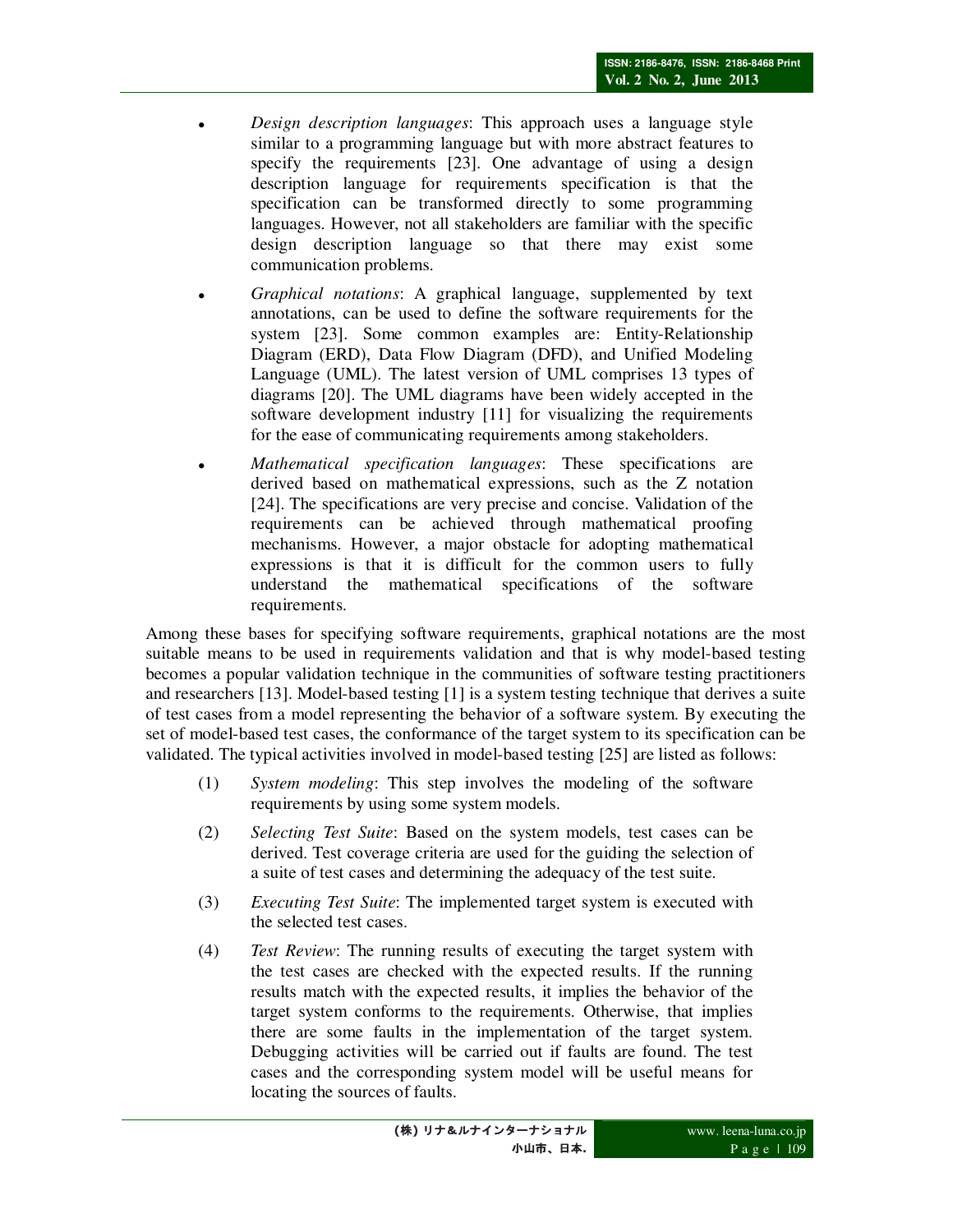Testing with model-based specifications has several advantages. Firstly, the specifications in form of a model can be used as a basis for checking the running results. This will reduce the effort of deriving the testing oracles which are essential in deciding whether the running results conform to the expected system behavior. Secondly, the process of deriving the test cases from the model-based specification can help the testing team to discover and resolve the problems in the specification at the early stage of software development. Thirdly, the test scenarios derived based on the model-based specification are implementation independent. That means the test cases are applicable to test any implementations of the software system with different programming languages or software components.

### **REQUIREMENTS VALIDATION WITH UML**

A system model gives an abstract view of a system, highlighting certain important aspects of its design [11]. A 'good' system model can act a driving force for the requirements engineering process [26] by:

(1) System models provide precise and concise descriptions of important aspects of a system that may be too complex to be handled as a whole;

(2) System models provide a valuable means of communication between the members of the development team, and also between the development team and the users.

As software development often involves collaborative work among multiple developers, having a standard modeling language is crucial for a successful software development project. Since the early 1990s, there have been a number of different object-oriented analysis and design methods. Unified Modeling Language (UML) was evolved from the work of Grady Booch, James Rumbaugh, and Ivar Jacobson [20]. It has gone through a standardization process with the OMG (Object Management Group) and become an OMG standard [17] is now a main stream in software development [10] and it provides a standard way for developing system blueprints [19]. The UML models address a number of design issues from different perspectives through a variety of diagrams [11]. In the latest version of UML, it comprises 13 types of diagrams as shown in Figure 3.



Figure 3. UML 2.0 diagrams

These diagrams are broadly classified into two main categories: structural models and behavioral models.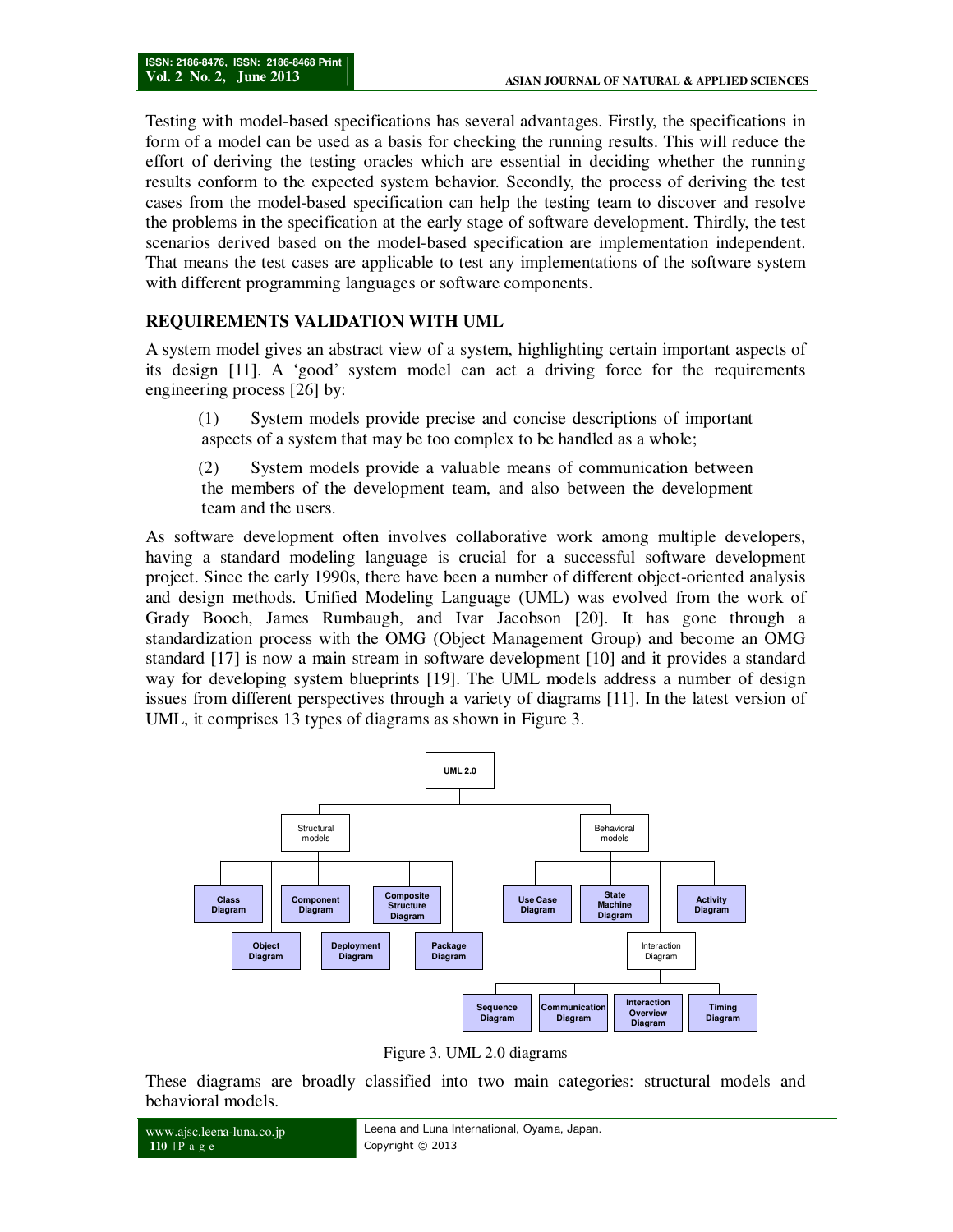Structural models are used to model the overall structure of a system and the organization of the system elements [20]. They include:

- *Class diagram* describes the static view of a system. It shows a set of object classes and the relationships among them. Class diagram is an essential model in modeling object-oriented systems.
- *Object diagram* represents a snapshot of object instances found in a class diagram. It shows a set of object instances and their relationships, and addresses the static view of a system from the perspective of some typical cases.
- *Component diagram* models the static implementation view of a system. It shows the dependencies among a set of system components. Each system component could be one or more object classes for implementation.
- *Composite structure diagram* depicts the internal structure of a class, component, or use case.
- *Deployment diagram* represents the static deployment view of a system's physical architecture. It shows the configuration of internal processing units. Deployment diagrams are related to component diagrams in that each processing unit typically encompasses several system components.
- *Package diagram* shows how model elements are organized into packages and the dependencies among the packages.

Behavioral models describe the interactions among the system elements and their runtime behaviors [20]. Usually these interactions are modeled in terms of message passing whereas the run-time behaviors are described through the changes of states and flow of control. Behavioral models include:

- *Use case diagram* models a set of use cases, actors and their relationships. Each use case represents a major service that can be provided by a system. Use case diagrams are useful in organizing and modeling the overall functionality of a system.
- *Sequence diagram* is a kind of interaction diagram. An interaction diagram represents the dynamic view of a system, and models the interactions in form of the messages passed among the objects. A sequence diagram emphasizes on the time ordering of message passing.
- *Communication diagram* is also a kind of interaction diagram. It emphasizes the structural organization of the objects which interact with each other through message passing.
- *State machine diagram* models the dynamic behavior of a system in response to external stimuli. It is particular useful for modeling the lifetime behavior of a system, or its components, whose states are triggered by some specific events.
- *Activity diagram* is considered as a special kind of a state machine diagram. It addresses the dynamic view of a system, and focuses on the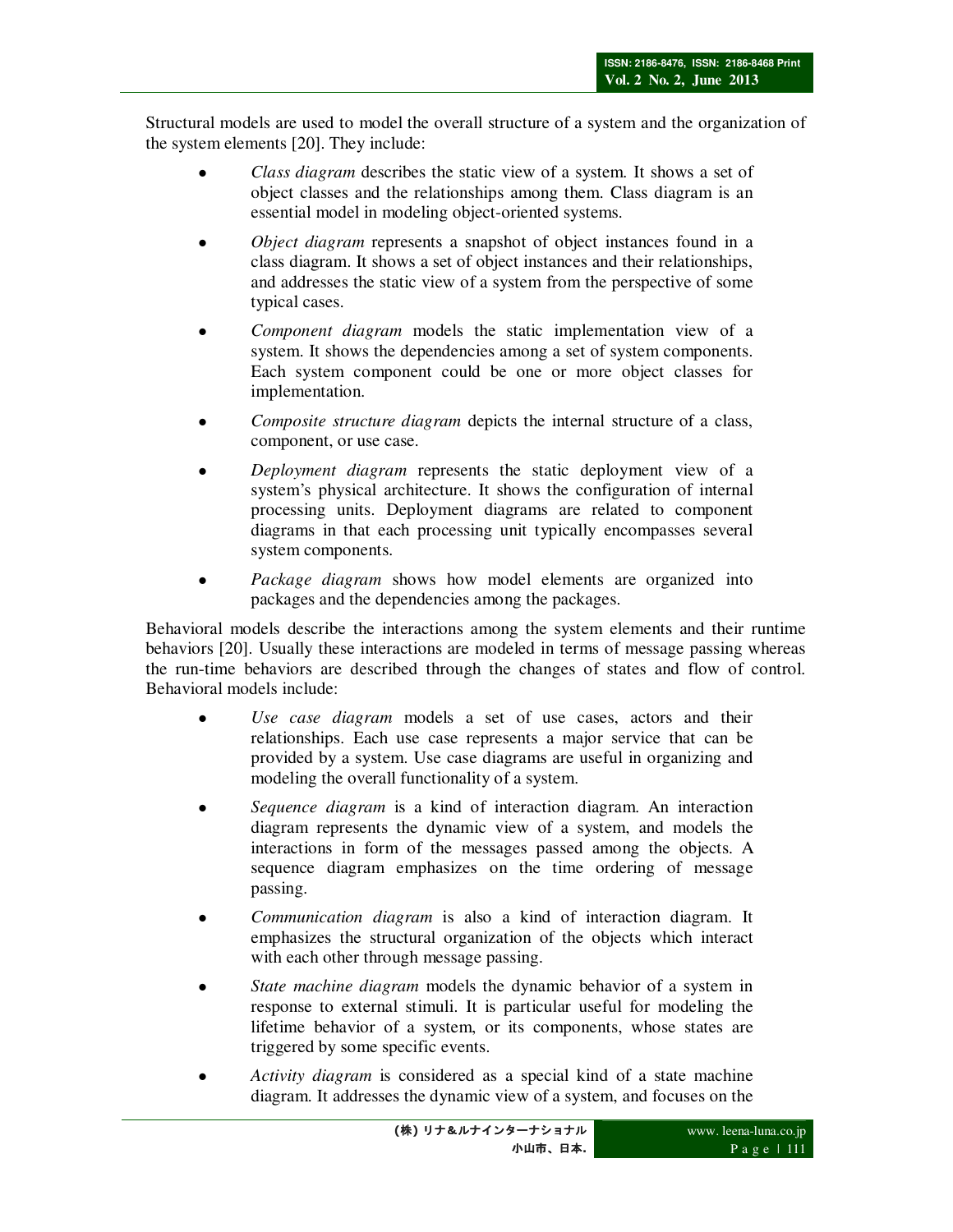flow of activities within a system. It is useful in modeling flows of control.

*Interaction overview diagram* is a hybrid of activity diagram and sequence diagram for modeling the control flow of a system or business process.

 *Timing diagram* depicts the change in state of an object over time in response to external events.

Among the various UML diagrams, use case diagram, sequence diagram, and state machine diagram are most widely used in model-based testing [2] [9] [12] [16] at system level, particularly for deriving test cases for testing the conformance of a system to its functional requirements.

- *Use case diagram* represents the high level functionalities provided by the system to the user. A use case or scenario shows how the system interacts with actors [4]. An actor may be a user or an external system with which the target system is communicating. However, since a use case is not something easily measurable, there is no coverage criterion defined for use case testing. Therefore, one limitation of using use case in model-based testing is that it is not possible to determine the test coverage and thus, it is hard to determine the adequacy of testing.
- *Sequence diagram*, in general, captures the time dependent sequences of interactions between objects. Message sequences are used in sequence diagram to model the interactions [8]. In UML, a message is a request for a service from one object to another. Each sequence diagram represents a complete trace of messages during the execution of a user-level operation. A path of message sequence can form a trace of system level interaction. Message sequence path coverage is a coverage criterion for model-based testing with sequence diagram. With that criterion, for each sequence diagram in the requirements specification, there exist some test cases that can exercise each message sequence path at least once. Although sequence diagram is useful in deriving test scenarios, it only represents a partial view of the interactions between multiple system objects.
- *State machine diagram* describes software behaviors with states and transitions and defines the dynamic behavior of software system (or its components) in terms of how it responds to external stimuli [8]. The transition from one state to another is initiated by an event. An event will cause an action and the system will change to another. State machine model is especially useful for modeling reactive systems whose states are triggered by specific events. It is often used for modeling embedded software [3] and user interface design [5]. Being the most formalized model in UML, state machine model [16] provides a natural basis for test case generation. Several coverage criteria have been proposed for test case selection from state machine model. Some of the well established criteria include all transitions, full predicates, and all transition pairs [1].

Nobe and Warner [14] reported their industrial experience at Boeing Commercial Airplane Group and identified the following major advantages of modeling with state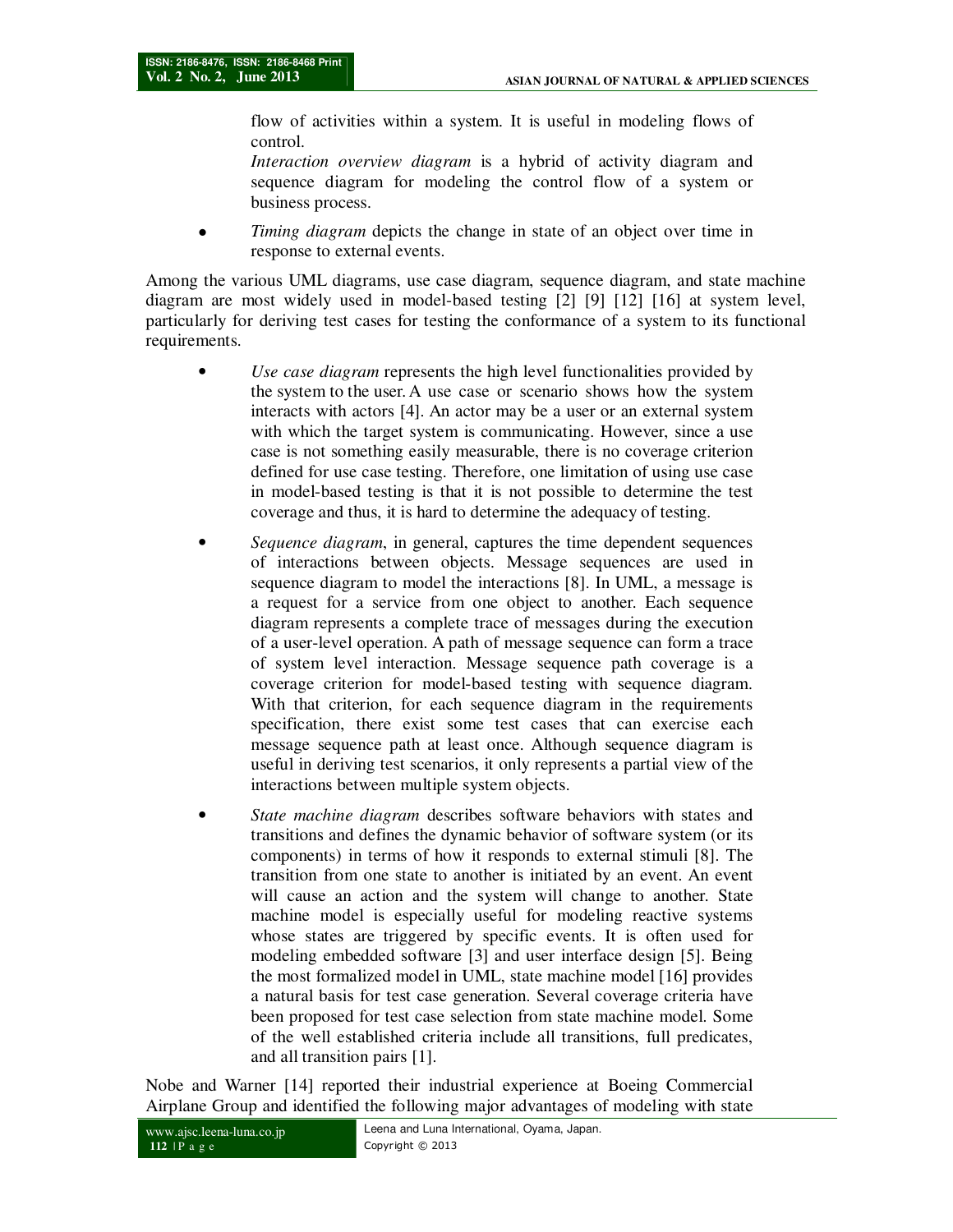machine model:

- State machine model can be readily used by system domain experts to express and analyze behavioral requirements.
- State machine model allowed designers to simplify the requirements specification.
- State machine model provided engineers with a means for early validation of requirements.
- State machine model facilitated clear communication among project engineers.

These facts exhibit that state machine model is a useful means for requirements analysis, specification, and validation. Naik and Tripathy [13] defined model-based testing with state machine-based specification as follows:

*Given a state machine model M of the requirements of a system and an implementation IM of M, model-based testing is to conform that the implementation IM behaves as prescribed by M.* 

The basic steps are:

- (1) Derive sequences of state transitions from *M*.
- (2) Turn each sequence of state transition into a test sequence.
- (3) Test *IM* with a set of test sequences and observe whether or not *IM* possesses the corresponding sequences of state transitions.
- (4) The conformance of *IM* to the requirements can be tested by choosing enough state transition sequences from *M*.

In particular, being the most formalized model in UML, state machine model provides a natural basis for test case generation. By traversing the state machine model, feasible transition sequences can be obtained. Each feasible transition sequence represents an operational scenario that describes the desired behavior of the target system. Therefore the feasible transition sequences derived from the state machine model can form a set of test scenarios for requirements validation purposes.

## **CONCLUSION**

The UML diagrams have been widely accepted in the software development industry for visualizing the requirements for the ease of communicating requirements among stakeholders. The models are used as the blueprints for constructing the software system. They can also be used as the basis for testing for the conformance of the target system to the software requirements. UML state machine model is a popular modeling tool for specifying dynamic perspective of a system and its interactions with the users through sequences of transitions. Each sequence of transitions derived from the state machine model can form a scenario which represents a set of situations of common characteristics that might reasonably occur. The set of feasible transition sequences can serve as test scenarios in requirements validation.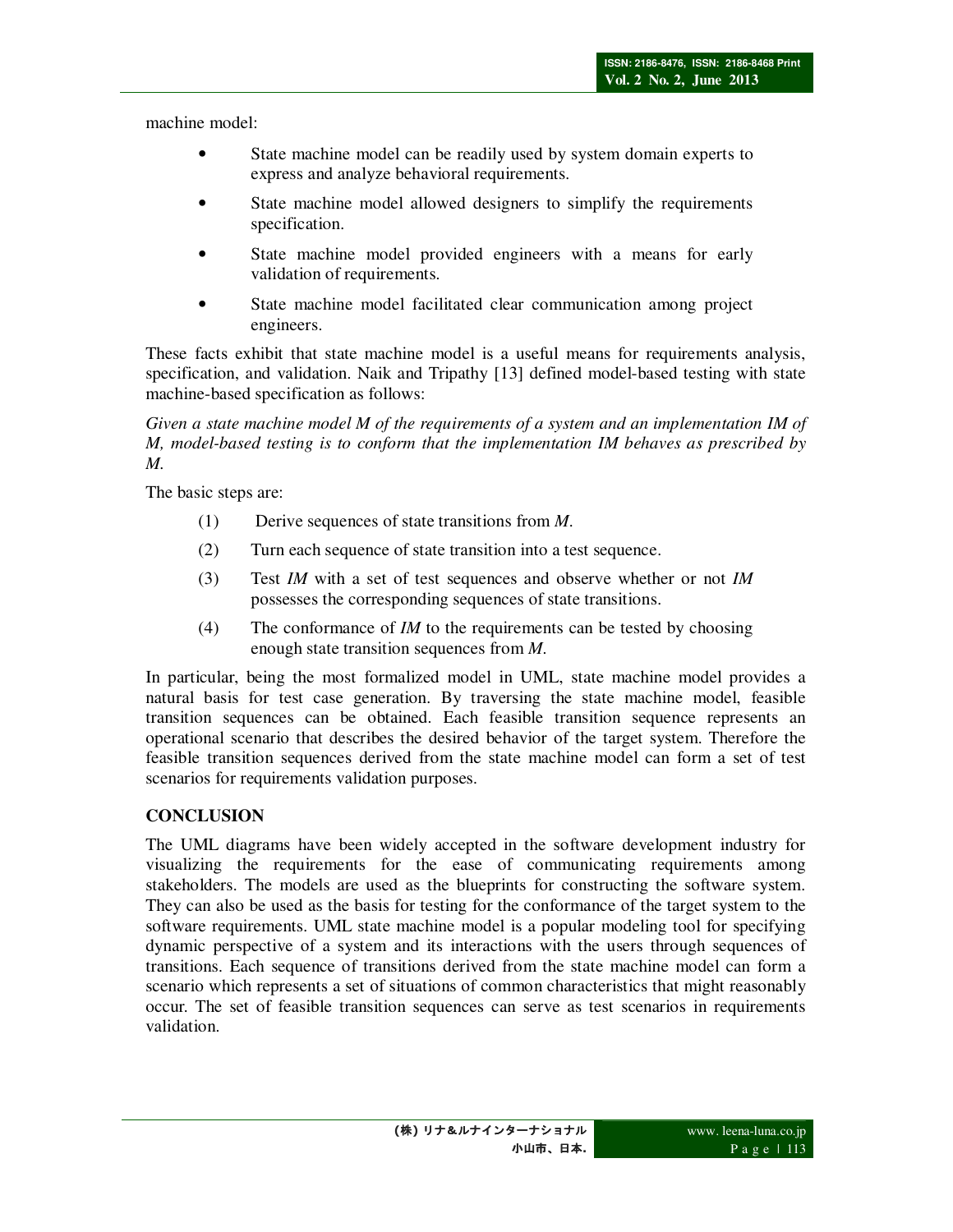#### **REFERENCES**

- [1] Binder, R.V. (2000). *Testing Object-Oriented Systems-Models*, Patterns, and Tools, Object Technology. Addison-Wesley.
- [2] Briand, L. C., Labiche, Y., & Cui, J. (2005). Automated support for deriving test requirements from UML statecharts. *Software and Systems modeling*, 4(4), 2005, pp.399–423.
- [3] Broekman, B. & Notenboom, E. (2003). *Testing embedded software*, Addison-Wesley.
- [4] Hass, A. M. J. (2008). *Guide to advanced software testing*. Boston: Artech House, 2008.
- [5] Horrocks, I. (1999). *Constructing the user interface with statecharts*. Addison-Wesley.
- [6] IEEE (2004). *Guide to the software engineering body of knowledge (SWEBOK)*, Professional Practices Committee, and IEEE Computer Society.
- [7] Jones, C. (2010). *Software engineering best practice*s: lessons from successful projects in the top companies, New York: McGraw-Hill.
- [8] Kansomkeat, S., Offutt, J., Abdurazik, A., & Baldini, A. (2008). A Comparative Evaluation of Tests Generated from Different UML Diagrams. Proceedings of the 9th ACIS International Conference on Software Engineering, Artificial Intelligence, Networking and Parallel/Distributed Computing (SNPD 2008), Phuket Thailand, August 2008, pp.867–872.
- [9] Korel, B., Singh, I., Tahat, L., & Vaysburg, B. (2003). *Slicing of state-based models.* Proceedings of International Conference on Software Maintenance, ICSM 2003, 22- 26 September 2003, pp.34–43.
- [10] Lange, C. F. J., Chaudron, M. R. V., & Muskens, J. (2006). In practice: UML software architecture and design description. *IEEE Software*, 2006, 23(2), pp.40–46.
- [11] Medvidovic, N., Rosenblum, D. S., Redmiles, D. F., & Robbins, J. E. (2002). Modeling software architectures in the Unified Modeling Language. ACM *Transactions on Software Engineering and Methodology (TOSEM),* 11(1), January 2002, pp.2–57.
- [12] Murthy, P. V. R., Anitha, P. C., Mahesh, M., & Subramanyan, R. (2006). Test ready UML statechart models. *Proceedings of the 2006 international workshop on scenarios and state machines*: models, algorithms, and tools SCESM '06, May 2006, pp.75–81.
- [13] Naik, K. & Tripathy, P. (2008). *Software testing and quality assurance*: theory and practice. John Wiley & Sons.
- [14] Nobe, C. R. & Warner, W. E. (1996). Lessons learned from a trial application of requirements modeling using statecharts. *Proceedings of the Second International Conference on Requirements Engineering*, 15-18 April 1996, pp.86–93.
- [15] Nuseibeh, B. & Easterbrook, S. (2000). *Requirements engineering: a roadmap. Proceedings of the International Conference on Software Engineering* (ICSE-2000), pp.35–46.
- [16] Offutt, J., Liu, S., Abdurazik, A. & Ammann, P. (2003). Generating Test Data from State-based Specifications. *Software Testing, Verification and Reliability*, 13(1), 2003, pp.25–53.